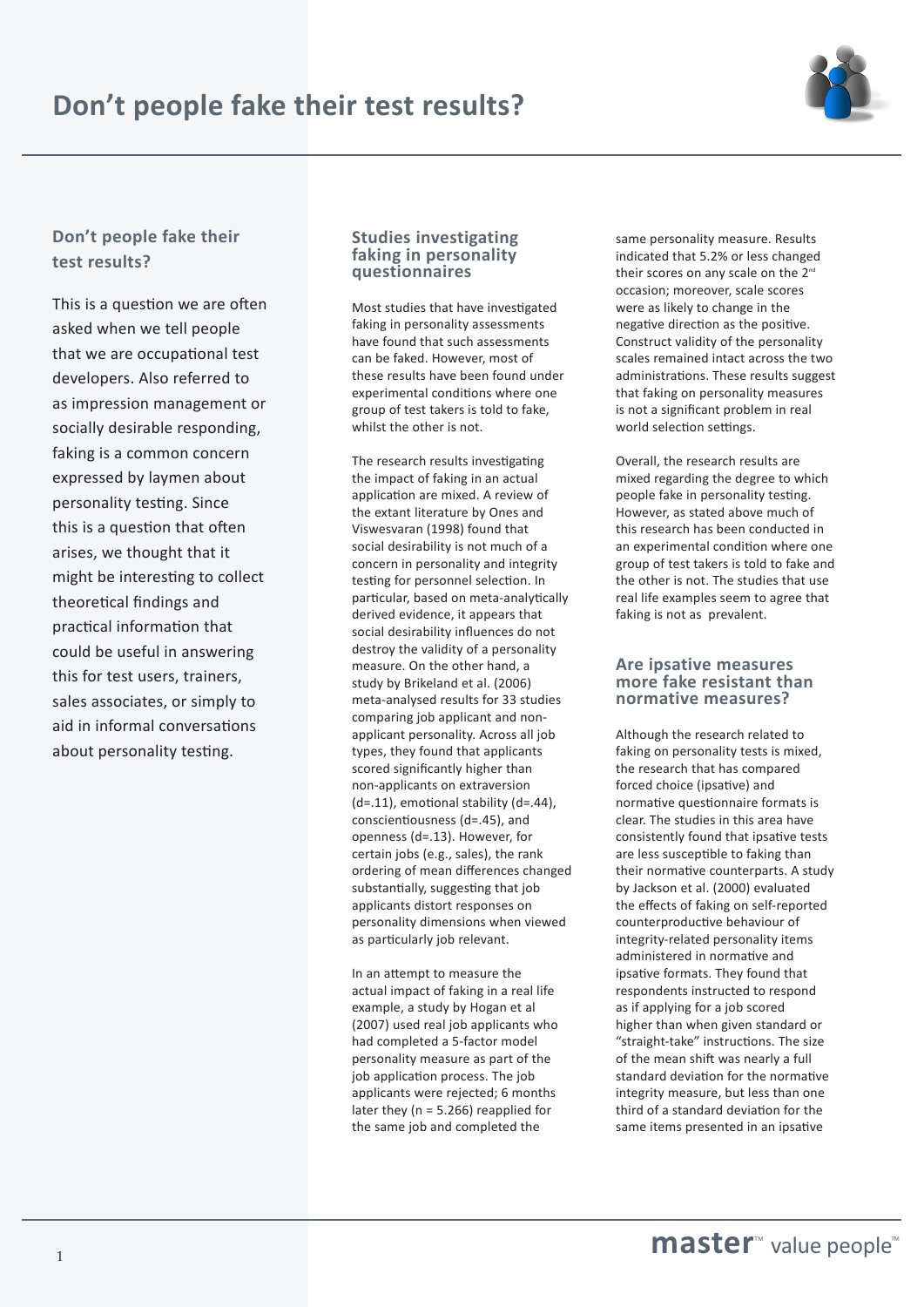format. The correlation between the personality questionnaire administered in the normative condition and self-reported workplace delinquency was much lower in the job applicant condition than in the straight-take condition, whereas the same items administered in the ipsative condition maintained their substantial correlations with workplace delinquency.

Another study by Martin et al. (2002) investigated whether respondents were able to fake their answers on personality questionnaires when so instructed and whether they were able to fake equally well on normative and ipsative type scales. There was no difference in the degree of faking on the ipsative form between the honest and faking group, while on the normative form there was significantly more faking in the faking group than in the honest group.

The effects of motivated distortion on ipsative and normative inventories were also examined in a study by Christiansen et al. (2005). They examined the effects of distortion on the construct validity of the two normative and ipsative formats. The results showed that both types of formats were susceptible to motivated distortion. However, the ipsative items were better indicators of personality and less related to socially desirable responses when participants were asked to respond as if applying for a job. The study also considered the criterion-related validity of the inventories in terms of predicting supervisors' ratings of job performance, finding that distortion had a more deleterious effect on the validity of the normative inventory with some enhancement of the validity of the ipsative inventory being observed.

In summary, these results clearly illustrate that ipsative questionnaire formats are far less susceptible to faking than normative formats. Although the consequences of faking seem to be much higher for normative tests, there is still the possibility that test takers could fake with ipsative formats. Therefore, we will continue by discussing some common ways of controlling faking personality questionnaires and the validity and practicality of these methods.

## **Possibilities for controlling faking**

Having recognised the possibility of faking in personality questionnaires, some tests now include a social desirability scale or lying scales in order to identify dishonest respondents. According to Zickar and Drasgow (1996) these approaches have had limited success, because they can result in being extremely costly or embarrassing for test administrators due to a high level of false positives found in these scales (labelling test takers as cheaters, when in fact they are not). Test administrators that use these scales in their selection programmes can find themselves in difficult legal and ethical situations which can result in law suits, or negative image campaigns that most test users wish to avoid.

Another approach used by test companies to limit faking in personality questionnaires, is the inclusion of a consistency scale. Here the idea is that evidence that someone is faking can be detected in the consistency of the test takers' responses. The problem with this theory is that it assumes that a person who is faking will not fake throughout the test. This is not necessarily accurate in that someone who is answering in a socially desirable way will usually do this consistently throughout the test.

A further approach suggested to control faking is to limit the amount of time used in a personality test. This hypothesis is based on the idea that people who are faking will usually take a longer time to respond than those who are answering honestly. Although there is some research that supports this hypothesis, Holden et al. (2001) did not find any support for this in 3 assessment simulations involving 540 university undergraduates. A further complication to the use of time as a control for faking is that there are also personality characteristics such as risk-taking behaviour, that have been found to be related to the answering time to a personality questionnaire (Makransky, 2007). Additionally reading ability or test takers that are not fluent in the language may take longer on tests. Therefore identifying slow test takers as possible fakers could result in discrimination of specific groups. In conclusion, there seem to be several methods to control faking in a personality questionnaire. These approaches lack evidence for validity and consistency, however, and are extremely problematic in that they can result in serious legal and ethical problems when they are incorrect.

### **Master Management's perspective**

Understanding the full impact of the possible problems relating to test taker faking, our approach at Master Management has been to use an ipsative format to limit the MPP's susceptibility to faking. As mentioned above, the risk of faking an ipsative test is fairly low compared to a normative test. In addition the effects of faking in real life selection situations do not seem to be as large as in experimental settings. Social desirability or consistency scales are not used in the MPP because the lack of validity and the possible negative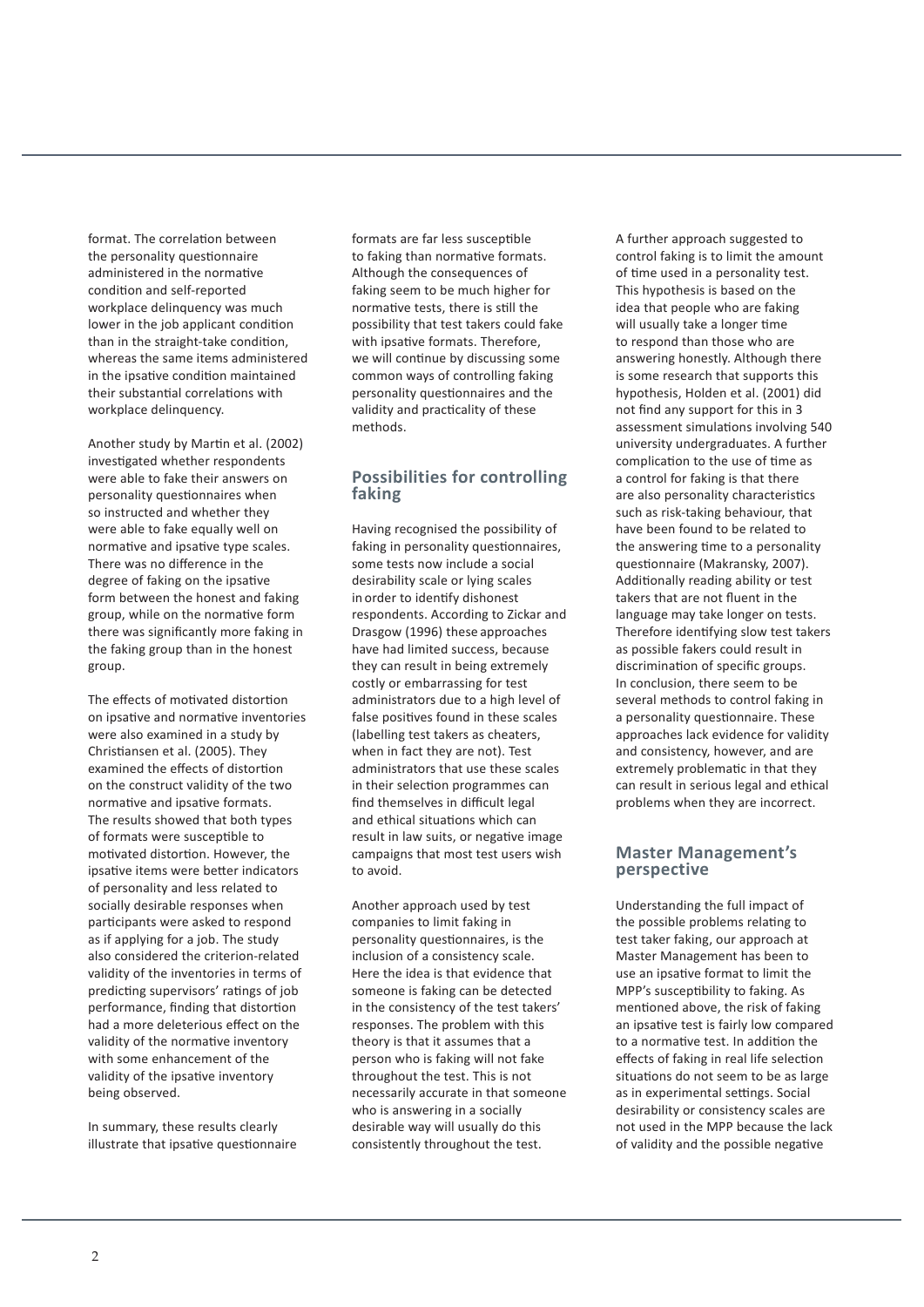

legal and ethical consequences associated with such scales outweigh the limited benefits the scales can provide.

Since it is not completely possible to exclude faking in the test, the focus is then to detect any manipulation and inconsistencies during the feedback interview. Thus, Master Management suggests that test users consider the following general guidelines during the interview:

- Implement structured interviews and the use of a job profile tool.
- Use historical and confrontational questioning; always ask for real life examples.
- Maintain a neutral approach at all times.
- Utilise a thorough and ethical introduction stating the purpose of the test.
- Spend enough time with each candidate.
- Use two interviewers if possible.
- Keep the result of the job profile confidential during the interview.

#### **References**

Birkeland, S. A., Manson, T. M., Kisamore, J. L., Brannick, M. T., & Smith, M. A. (2006). A Meta-Analytic Investigation of Job Applicant Faking on Personality Measures. International Journal of Selection and Assessment 14 (4), 317–335.

Christiansen, N. D., Burns, G. N., & Montgomery, G. E., (2005). Reconsidering Forced-Choice Item Formats for Applicant Personality Assessment. Human Performance 18:3, 267-307

Hogan, J., Barrett, P., & Hogan, R. Personality Measurement, Faking, and Employment Selection. Journal of Applied Psychology, 2007, Vol. 92, No. 5, 1270–1285.

Holden, R. R., Wood, L. L., Tomashewski, L. (2001) Journal of Personality and Social Psychology. Vol 81(1) 160-169 Jackson, D. N., Wroblewski, V. R., & Ashton, M. C. (2000). The Impact of Faking on Employment Tests: Does Forced Choice Offer a Solution? Human Performance, Vol. 13, No. 4, Pages 371-388.

Martin, B. A., Bowen, C. C., & Hunt, S. T. (2002). How Effective are People at Faking on Occupational Personality Questionnaires? Personality and Individual Differences, 32 (2002) 247-256

Makransky, G. M. (2007). Using the Master Person Profile to Provide an Enhanced Picture of Decision Making Style. In press.

Ones, D. S., & Viswesvaran, C. (1998). The Effects of Social Desirability and Faking on Personality and Integrity Assessment for Personnel Selection. Human Performance, Vol. <sup>11</sup>, No. 2&3, Pages 245-269.

Zickar, M. J., & Drasgow, F. (1996). Detecting Faking on a Personality Instrument Using Appropriateness Measurement. Applied Psychological Measurement, Vol. 20, No. 1, 71-87 (1996)